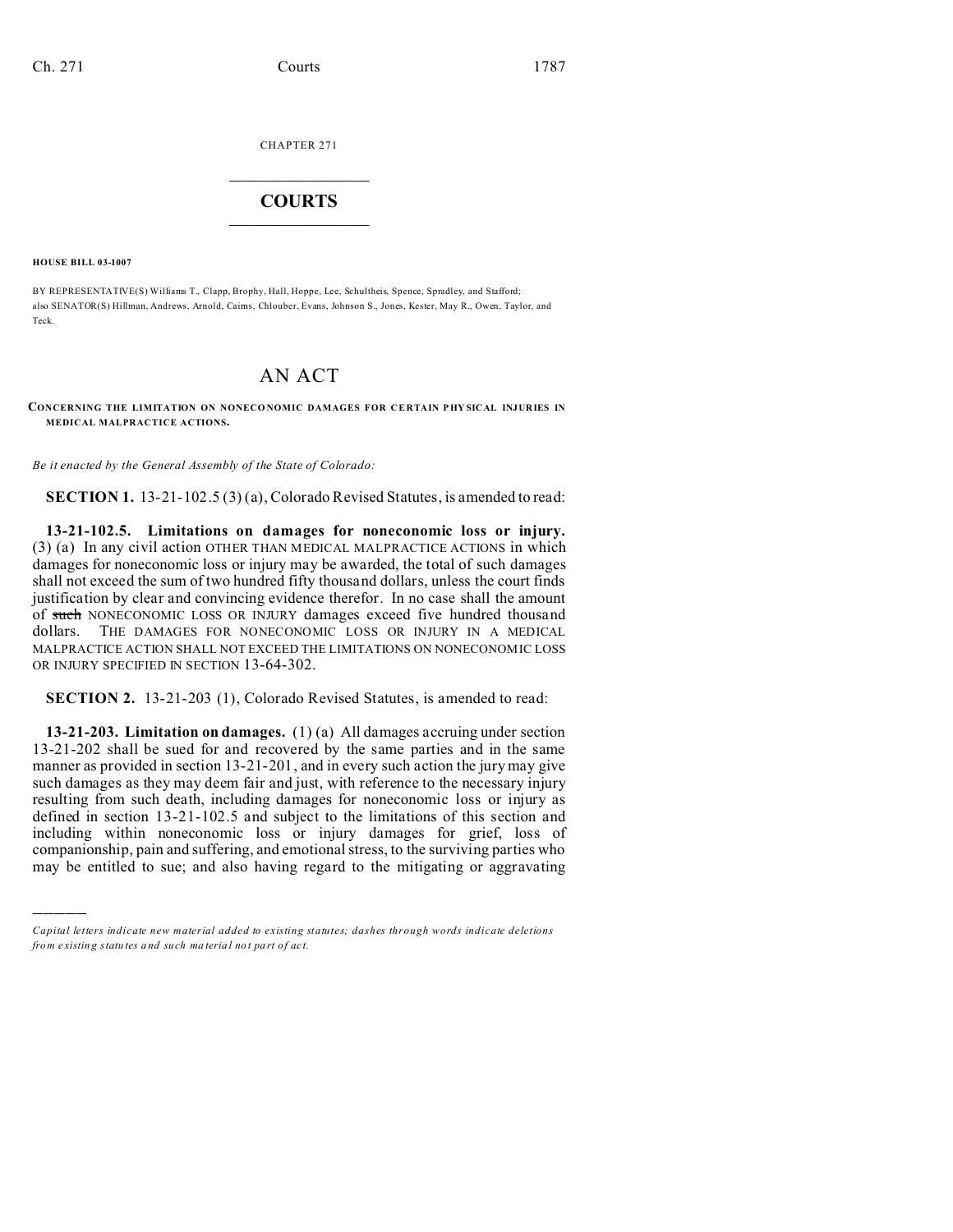## 1788 **Courts** Courts **Countillation** Ch. 271

circumstances attending any such wrongful act, neglect, or default; except that, if the decedent left neither a widow, a widower, minor children, nor a dependent father or mother, the damages recoverable in any such action shall not exceed the limitations for noneconomic loss or injury set forth in section 13-21-102.5, unless the wrongful act, neglect, or default causing death constitutes a felonious killing, as defined in section 15-11-803 (1) (b), C.R.S., and as determined in the manner described in section 15-11-803 (7), C.R.S., in which case there shall be no limitation on the damages for noneconomic loss or injury recoverable in such action. No action shall be brought and no recovery shall be had under both section 13-21-201 and section 13-21-202, and in all cases the plaintiff is required to elect under which section he or she will proceed. There shall be only one civil action under this part 2 for recovery of damages for the wrongful death of any one decedent. Notwithstanding anything in this section or in section 13-21-102.5 to the contrary, there shall be no recovery under this part 2 for noneconomic loss or injury in excess of two hundred fifty thousand dollars, unless the wrongful act, neglect, or default causing death constitutes a felonious killing, as defined in section 15-11-803 (1) (b), C.R.S., and as determined in the manner described in section 15-11-803 (7), C.R.S.

(b) THE DAMAGES RECOVERABLE FOR NONECONOMIC LOSS OR INJURY IN ANY MEDICAL MALPRACTICE ACTION SHALL NOT EXCEED THE LIMITATIONS ON NONECONOMIC LOSS OR INJURY SET FORTH IN SECTION 13-64-302.

**SECTION 3.** 13-64-102, Colorado Revised Statutes, is amended to read:

**13-64-102. Legislative declaration.** (1) The general assembly determines and declares that it is in the best interests of the citizens of this state to assure the continued availability of adequate health care services to the people of this state by containing the significantly increasing costs of malpractice insurance for medical care institutions and licensed medical care professionals, and that such is rationally related to a legitimate state interest. To attain this goal and in recognition of the exodus of professionals from health care practice or from certain portions or specialties thereof, the general assembly finds it necessary to enact this article limited to the area of medical malpractice to preserve the public peace, health, and welfare.

(2) THE GENERAL ASSEMBLY FURTHER DETERMINES AND DECLARES:

(a) THE PURPOSE OF ENACTING THE "HEALTH CARE AVAILABILITY ACT" AND AMENDMENTS THERETO IS TO CLEARLY AND UNEQUIVOCALLY STATE THE INTENT OF THE GENERAL ASSEMBLY THAT, IN ORDER TO PROMOTE THE PURPOSES SET FORTH IN SUBSECTION (1) OF THIS SECTION, THE LIMITATIONS OF LIABILITY SET FORTH IN SECTION 13-64-302 ARE HEREBY REAFFIRMED; AND

(b) ALL NONECONOMIC DAMAGES OF ANY KIND WHATSOEVER, WHETHER DIRECT OR DERIVATIVE, INCLUDING BUT NOT LIMITED TO GRIEF, LOSS OF COMPANIONSHIP, PAIN AND SUFFERING, INCONVENIENCE, EMOTIONAL STRESS, IMPAIRMENT OF QUALITY OF LIFE, PHYSICAL IMPAIRMENT, DISFIGUREMENT, AND DAMAGES FOR ANY OTHER NONPECUNIARY HARM AWARDED IN A MEDICAL MALPRACTICE ACTION, SHALL NOT EXCEED THE LIMITATIONS ON NONECONOMIC LOSS OR INJURY SPECIFIED IN SECTION 13-64-302.

**SECTION 4.** 13-64-302 (1), Colorado Revised Statutes, is amended to read: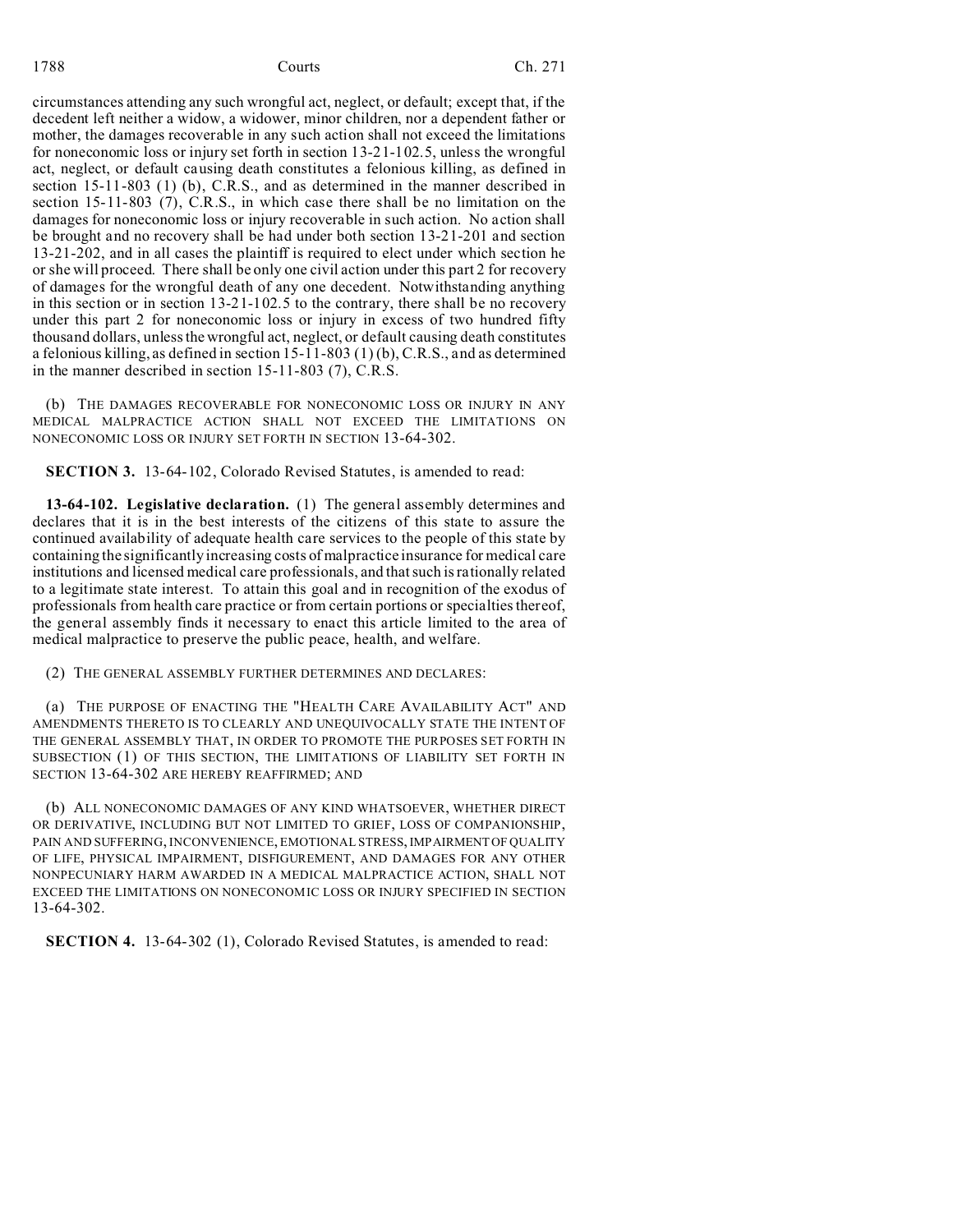**13-64-302. Limitation of liability - interest on damages.** (1) (a) AS USED IN THIS SECTION:

(I) "DERIVATIVE NONECONOMIC LOSS OR INJURY" MEANS NONECONOMIC LOSS OR INJURY TO PERSONS OTHER THAN THE PERSON SUFFERING THE DIRECT OR PRIMARY LOSS OR INJURY.

(II) (A) "NONECONOMIC LOSS OR INJURY" MEANS NONPECUNIARY HARM FOR WHICH DAMAGES ARE RECOVERABLE BY THE PERSON SUFFERING THE DIRECT OR PRIMARY LOSS OR INJURY, INCLUDING PAIN AND SUFFERING, INCONVENIENCE, EMOTIONAL STRESS, PHYSICAL IMPAIRMENT OR DISFIGUREMENT, AND IMPAIRMENT OF THE QUALITY OF LIFE. "NONECONOMIC LOSS OR INJURY" DOES NOT INCLUDE PUNITIVE OR EXEMPLARY DAMAGES.

(B) NOTHING IN THIS SECTION SHALL BE CONSTRUED TO PROHIBIT A RECOVERY FOR ECONOMIC DAMAGES, WHETHER PAST OR FUTURE, RESULTING FROM PHYSICAL IMPAIRMENT OR DISFIGUREMENT.

(b) The total amount recoverable for all damages for a course of care for all defendants in any civil action for damages in tort brought against a health care professional, as defined in section 13-64-202, or a health care institution, as defined in section 13-64-202, or as a result of binding arbitration, whether past damages, future damages, or a combination of both, shall not exceed one million dollars, present value per patient, including any derivative claim FOR DERIVATIVE NONECONOMIC LOSS OR INJURY by any other claimant, of which not more than two hundred fifty thousand dollars, present value per patient, including any derivative claim by any other claimant, shall be attributable to noneconomic loss or injury, as defined in section 13-21-102.5 (2) (a) and (2) (b), whether past damages, future damages, or a combination of both; except that if, upon good cause shown, the court determines that the present value of the amount of lost past earnings and the present value of lost future earnings, or the present value of the amount of past medical and other health care costs and the present value of the amount of future medical and other health care costs, or both, when added to the present value of other past damages and the present value of other future damages, would exceed such limitation and that the application of such limitation would be unfair, the court may award the present value of additional future damages only for loss of such excess future earnings, or such excess future medical and other health care costs, or both. The limitations of this section are not applicable to a health care professional who is a public employee under the "Colorado Governmental Immunity Act" and are not applicable to a certified health care institution which is a public entity under the "Colorado Governmental Immunity Act". For purposes of this section, "present value" has the same meaning as that set forth in section 13-64-202 (7). The existence of the limitations and exceptions thereto provided in this section shall not be disclosed to a jury.

(c) EFFECTIVE JULY 1, 2003, THE DAMAGES LIMITATION OF TWO HUNDRED FIFTY THOUSAND DOLLARS DESCRIBED IN PARAGRAPH (b) OF THIS SUBSECTION (1) SHALL BE INCREASED TO THREE HUNDRED THOUSAND DOLLARS WHICH INCREASED AMOUNT SHALL APPLY TO ACTS OR OMISSIONS OCCURRING ON OR AFTER SAID DATE. IT IS THE INTENT OF THE GENERAL ASSEMBLY THAT THE INCREASE REFLECT AN ADJUSTMENT FOR INFLATION TO THE DAMAGES LIMITATION.